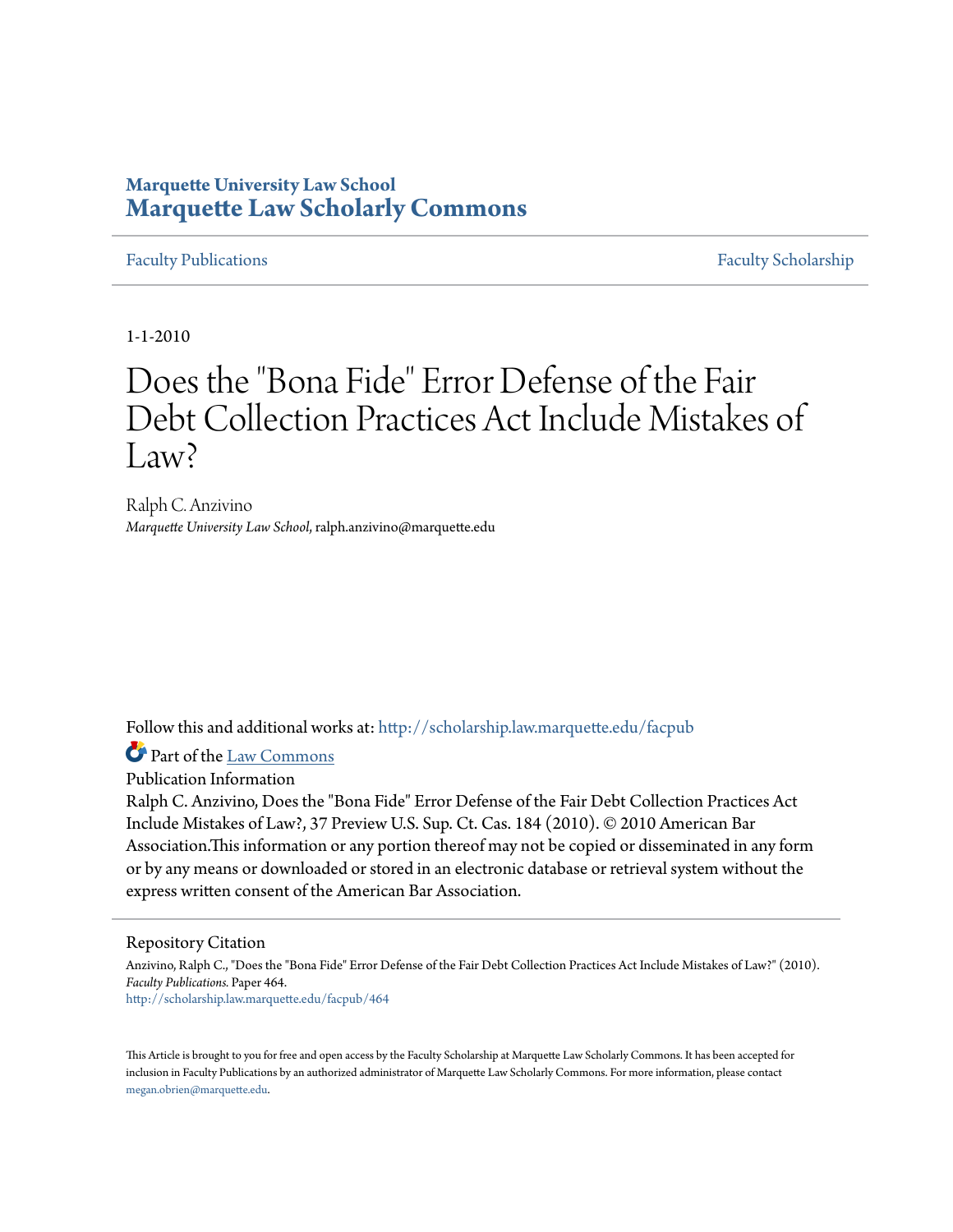# Does the "Bona Fide" Error Defense of the Fair Debt Collection Practices Act Include Mistakes of Law?

# **CASE AT A GLANCE**

The Fair Debt Collections Practices Act requires a debt collector to send a validation notice to a debtor that provides an opportunity for the debtor to challenge the validity of the debt. In this case the debt collector served the debtor with a validation notice and required the debtor to challenge the validity of the debt in writing, albeit the FDCPA is silent on the means of challenge. Upon a finding of a violation of the FDCPA, the debt collector raised the FDCPA's bona fide error defense to the mistake of law.

> *Jerman v. Carlisle, McNellie, Rini, Kramer & Ulrich LPA et al.* **Docket No. 08-1200**

#### **Argument Date: January 13, 2010 From: The Sixth Circuit**

by Ralph C. Anzivino Marquette University Law School

#### **ISSUE**

Do a debt collector's legal errors qualify for the "bona fide" error defense under the Fair Debt Collection Practices Act (FDCPA)?

### FACTS

Respondents are an Ohio law firm concentrating in real estate and foreclosure law and an associate attorney at the firm. They were retained by Countrywide Home Loans, which held the mortgage on petitioner Karen L. Jerman's home. In April 2006, they filed a complaint in state court to foreclose on the house. Three days later, respondents served Jerman with both the complaint and, as required by the FDCPA, a validation notice informing her of her legal rights. Under the act, the validation notice must include a statement that unless the consumer, within thirty days after receipt of the notice, disputes the validity of the debt, or any portion thereof, the debt will be assumed to be valid by the debt collector. 15 U.S.C. § 1692g(a) (3). By its terms, the provision does not require that the dispute be made in writing. Nevertheless, respondents' notice informed Jerman that her debt would be presumed valid unless disputed "in writing." After receiving the notice, she hired an attorney, who wrote a letter disputing the debt. In response, Countrywide checked its records and discovered that Jerman had fully repaid her mortgage. Respondents then dismissed their state-court complaint.

Jerman subsequently filed a suit in federal court, alleging a violation of § 1692g(a)(3) of the FDCPA. Her amended complaint sought actual and statutory damages, injunctive and declaratory relief, and class certification. Respondents moved to dismiss on the basis that their notice complied with the act. The district court denied the motion, finding that the notice violated the FDCPA because it required Jerman to dispute the alleged debt in writing even though the act imposed no such restriction.

Under the FDCPA, debt collectors may avoid liability if they can establish either of two defenses. First, a "safe harbor" defense carves out an exemption for any act done or omitted in good faith in conformity with any advisory opinion of the Federal Trade Commission. Second, a "bona fide error" defense exempts debt collectors from liability if they prove that the violation was not intentional and resulted from a bona fide error notwithstanding the maintenance of procedures reasonably adapted to avoid any such error.

Respondents moved for summary judgment asserting the bona fide error defense. They argued that although they fully intended to notify Jerman that she was required to dispute the debt in writing, the resulting FDCPA violation was not "intentional" within the meaning of the bona fide error defense because they honestly misunderstood what the act required. Moreover, they argued, their law firm maintained procedures reasonably adapted to avoid such legal errors, including among other things designating one of the firm's principals to take the lead in FDCPA compliance, sending him to continuing education classes on the act, and subscribing to relevant legal periodicals. The district court agreed and entered summary judgment for the law firm.

On appeal, the Sixth Circuit affirmed. The court noted that Congress originally borrowed the language of the FDCPA's bona fide error defense from the Truth in Lending Act (TILA). Three years after the passage of the FDCPA, Congress amended TILA to expressly provide that "an error of legal judgment with respect to a person's obligations under TILA is not a bona fide error." As a result, the Sixth Circuit concluded that the amendment indicated that, unlike TILA, Congress did not intend to limit the FDCPA's defense to clerical errors. On June 29, 2009, the Supreme Court granted certiorari.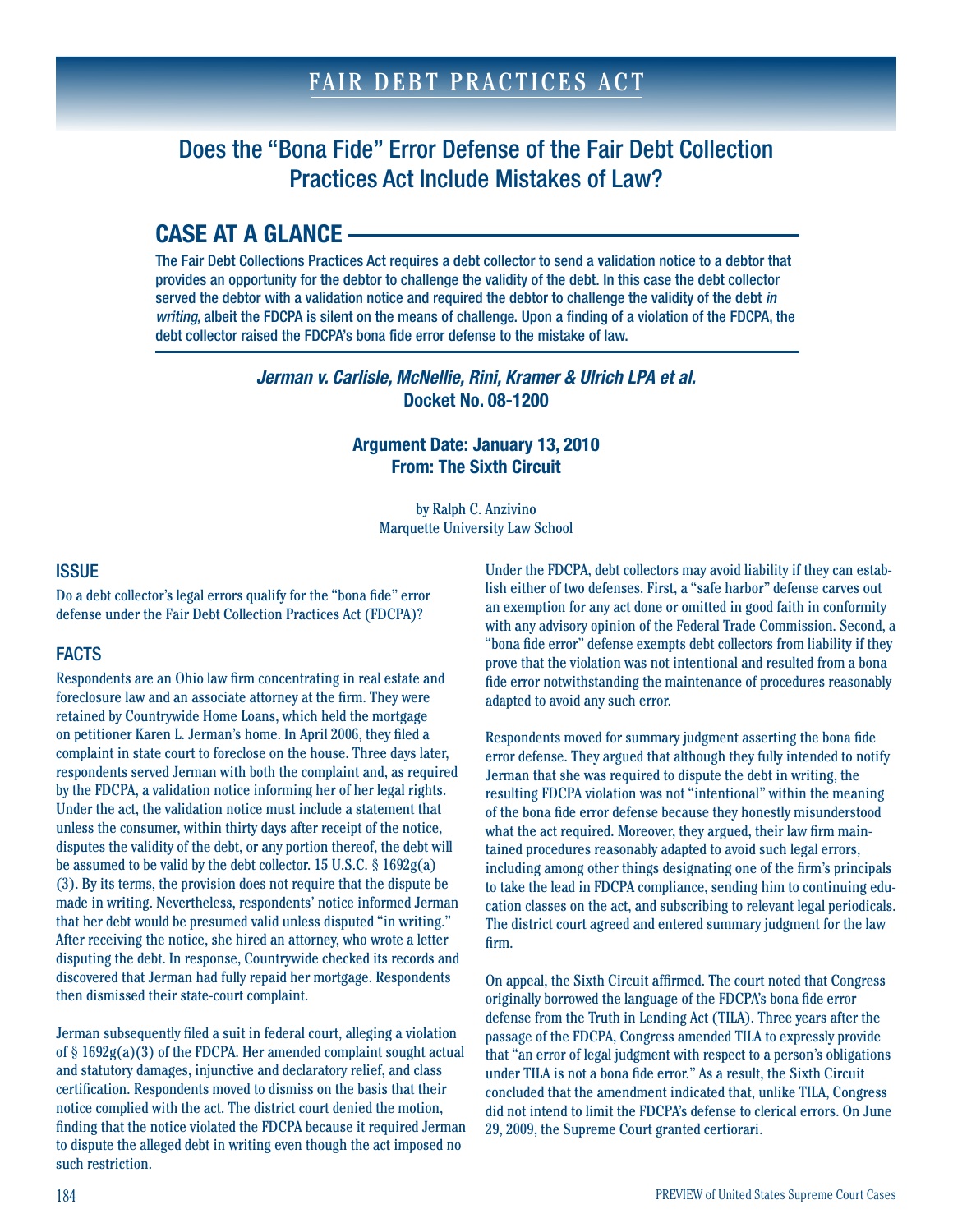#### CASE ANALYSIS

Petitioner Jerman asserts that interpreting the FDCPA to provide a defense for mistakes of law is inconsistent with the text to the statute. In order to qualify for the bona fide error defense, the violation must not be intentional and the actor must have maintained procedures reasonably adapted to avoid any such error. Petitioner posits that to say that a "violation" of the law "was not intentional" could mean one of two things. It could mean that the defendant did not intend to commit the act that violated the statute. Alternatively, it could mean that a defendant knew exactly what she was doing but did not realize that her intentional act would violate the statute. Mistakes of law could find shelter in the bona fide error defense only under the second interpretation. In this case, for example, the respondents do not contest that they intended to include in their letter the language that violates the act. They argue only that their conduct, although intentional, did not constitute an intentional violation of the statute.

Jerman argues that the language of the bona fide error defense must be understood in light of the familiar legal maxim that ignorance of the law will not excuse any person, either civilly or criminally. The general rule that ignorance of the law or a mistake of law is no defense to criminal prosecution is deeply rooted in the American legal system. Of course, Congress occasionally departs from this standard rule, but exceptions are rare. The most common examples are found in criminal statutes that limit punishment to those who violate the law knowing its requirements. But the bona fide error defense applies to civil not criminal claims, and it does not simply limit penalties and remedies. It provides a defense to any liability. It is exceedingly rare—indeed, as far as petitioner can tell, completely unprecedented—for Congress to make ignorance of the law a complete defense to all liability in the civil context. Statutory references to intentional conduct, or even intentional violations, are best understood to refer to defendants' intentions with respect to their actions, not to their intention to disobey a known legal duty. At the very least, they establish that the phrase does not unambiguously demonstrate Congress's intent to make an exception to the venerable principle that ignorance of the law is no defense.

She contends that had Congress intended to provide a defense for mistakes of law, it would have used different language in  $\S$  1692 $k(c)$ . When Congress intends to refer to defendants who know their conduct is unlawful, it generally uses the word "willful" rather than "intentional." It is unlikely that in enacting the FDCPA, Congress used the work "intentional" intending for courts to give it the meaning traditionally reserved for the word "willful." In fact, the origins of the bona fide error defense belie any such suggestions. The language of the defense originated in the Truth in Lending Act, which unlike the FDCPA, contains both a civil private right of action and criminal penalties. Under TILA, the bona fide error defense applies to those who do not violate the act intentionally, and the criminal provision applies only to those who "willfully and knowingly" fail to comply with the act.

This distinction between "intentional" violations on the one hand and "willful and knowing" violations on the other is consistent with the ordinary legal use of those terms. Willful violations, being the most culpable because undertaken with knowledge of the act's requirements, are subject to the severe sanction of criminal penalties. On the other end of the spectrum, truly unintentional violations

where the lender did not intend to commit the act that violates the statute qualify for a complete defense. It should come as no surprise, therefore, that by the time Congress enacted the FDCPA, every court of appeals to have considered the question had rejected the view that TILA's bona fide error defense excused mistakes of law. The inescapable conclusion is that under TILA a mistake of law was a defense to criminal charges but did not fall within the bona fide error defense to civil liability. Because Congress adopted the FDCPA's bona fide error defense verbatim from TILA, it is presumed to have intended the same limitation on the scope of the FDCPA's bona fide error defense as well.

Jerman also maintains that in addition to requiring that the defendant's violation be unintentional, the act provides a defense only if the defendant has maintained, "procedures reasonably adapted to avoid any such error." The Sixth Circuit acknowledged that "it is more common to speak of procedures adapted to avoid clerical errors than to speak of procedures adapted to avoid mistakes of law." Indeed, the difficulty of applying the act's reasonable procedures requirement to legal errors provides a significant reason to conclude Congress did not intend courts to attempt it. There are any numbers of ways in which clerical and other nonlegal errors may lead to unintended violations of the statute. On the other hand, courts that have extended the defense to legal errors have struggled to define just what constitutes a procedure reasonably adapted to avoid misinterpreting the law. Moreover, applying the reasonable procedures requirement to legal errors is not only difficult, but it puts federal courts (or even lay juries) in the awkward position of having to establish standards for the professional conduct of attorneys, an area traditionally left to the states. Jerman reasons that the Supreme Court should not adopt a construction of the act that would "alter the existing balance of federal and state powers" "absent a clear indication of Congress' intent" to do so.

Petitioner further argues that allowing a mistake of law defense renders the advisory opinion process ineffective, and the safe harbor defense superfluous. Congress provided a "safe harbor" defense, under which debt collectors are immune from liability for "any act done or omitted in good faith" in conformity with any advisory opinion of the Commission. Recognizing a defense for mistakes of law conflicts with this provision in two ways. First, it is unlikely that Congress would have intended courts to force an awkward fit between legal errors and the bona fide error defense when it had already provided a more direct solution to the same problem. Second, the court of appeals' decision renders the safe harbor defense superfluous. Under that decision, every application of the safe harbor defense is already covered by the bona fide error provision. The Supreme Court has long expressed a deep reluctance to interpret a statutory provision so as to render superfluous other provisions in the same enactment. Here, the bona fide error and safe harbor defenses may easily be harmonized, the former addressing nonlegal errors and the latter addressing errors of legal judgment.

Jerman also asserts that excusing legal errors would undermine the FDCPA's deterrent effect. Congress was well aware that the debt collection market—which generally compensates collectors by giving them a percentage of the money collected—establishes an economic incentive for aggressive, misleading, and even abusive practices. Excusing mistakes of law conflicts with Congress's intent to ensure that those debt collectors who refrain from abusive debt collection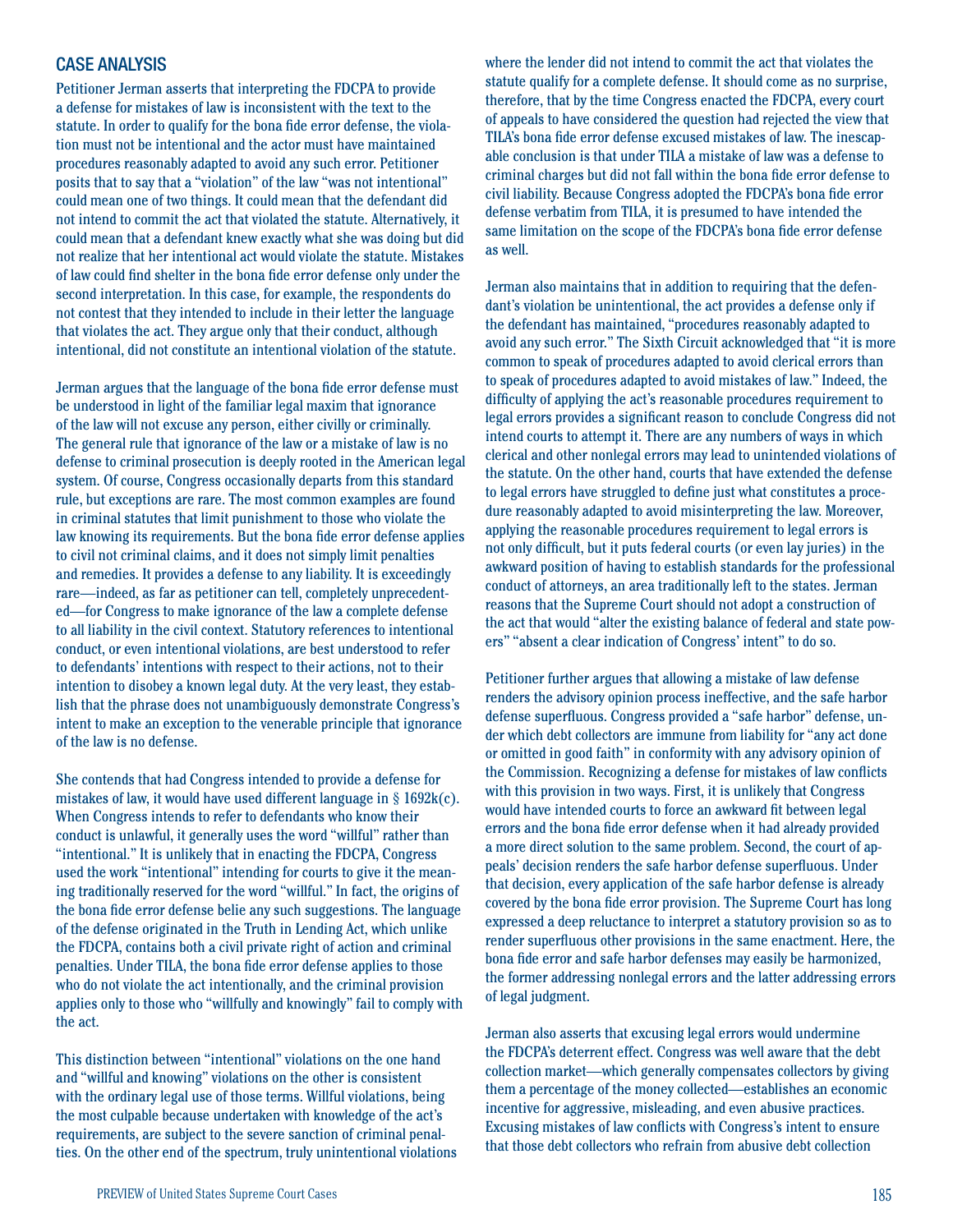practices are not competitively disadvantaged. As between similarly situated debt collectors, all having procedures reasonably designed to avoid legal errors, the Sixth Circuit's decision provides a competitive advantage to the collectors who take the more aggressive, but incorrect, view of the law. That result is not only unfair to the law-abiding collectors, but creates a race to the bottom that will leave the field to collectors with the fewest scruples. This is exactly what Congress intended the FDCPA to prevent.

Petitioner also maintains that debt collectors can be protected from unfair liability without excusing their mistakes of law. Congress has provided debt collectors with special protections in the form of a defense for violations based on nonlegal errors, and an easy and costeffective way to obtain expert advice on the meaning of the act that will shield them from liability so long as they follow it. Moreover, like all others expected to comply with the sometimes uncertain requirements of the law, debt collectors can mitigate the risk of liability through careful study of the law, reliance on forms and procedures developed by expert bodies, and by forgoing practices of questionable lawfulness. It does not seem unfair to require that one who deliberately goes perilously close to an area of proscribed conduct must assume the risk that he or she may cross the line. The statute already provides debt collectors with considerably more protection than other businesses subject to federal regulation enjoy. If more is required, it must be sought from Congress rather than this Court.

Finally, petitioner argues that the Sixth Circuit misconstrued the intent and effect of the 1980 amendment to TILA. The Sixth Circuit placed significant weight on the fact that in 1980 Congress amended that law to declare expressly that legal mistakes do not qualify as bona fide errors under that statute's defense, but it made no such amendment to the FDCPA. The court concluded that the fact that the TILA's bona fide error provision expressly excludes legal errors while the analogous provision in the FDCPA does not have such limitation suggests that, unlike TILA, Congress did not intend to preclude legal mistakes from protection under the FDCPA. In Jerman's view, the court drew the wrong inference from the amendment. It assumed that the 1980 amendment was meant to change, rather than codify, existing law as it pertained to legal mistakes. But there is no basis for that assumption. Congress included its reference to legal errors not to change the law, but rather to make clear that although other portions of the 1980 amendment may have expanded the scope of the defense, Congress did not intend to go so far as to make ignorance of the law an excuse. In 1980, there was no need to change the meaning of the TILA to exclude legal mistakes—at that time, every court of appeals to have construed the defense had already held that mistakes of law were not covered. Moreover, Congress would have had every reason to believe that those decisions were correct, and that as enacted, the statute already excluded mistakes of law. Accordingly, the more plausible inference is that Congress intended its reference to legal mistakes to codify the existing consensus.

For their part, the respondents assert that the plain text of the FDCPA requires that legal errors be included in the bona fide error defense. A growing majority of federal courts have concluded that nothing in the FDCPA limits the reach of the defense to clerical errors only. In fact, respondents say they are unaware of a single decision that excludes legal errors from the bona fide error defense based on an analysis of the plain text of the statute. The Supreme Court has long recognized

that the preeminent canon of statutory interpretation requires courts to presume that the legislature says in a statute what it means and means in a statute what it says. Thus, when interpreting language used by Congress in the absence of statutory definitions, courts construe words in accordance with their ordinary and natural meanings, in context, and with a view of their place in the overall statutory scheme. Consequently, it is well established that when the statute's language is plain, the sole function of the courts—at least when the disposition required by the text is not absurd—is to enforce it according to its terms.

Section 1692k(c) is an affirmative defense requiring debt collectors to prove that their "violation" of the FDCPA was (1) not intentional and (2) resulted from a bona fide error (3) notwithstanding the maintenance of procedures reasonably adapted to avoid any such error. The debt collector must only show that the violation was unintentional, not that the communication itself was unintentional. As commonly used, *violation* means "[t]he act or an instance of violating or the condition of being violated." Synonyms include *breach, infraction, transgression, trespass,* and *infringement*. Thus, the common meaning of *violation* encompasses not only the "act" constituting an infraction, but also the actual "condition being violated," i.e., the infraction or violation itself.

The respondents argue that when viewed in the context of the plain language of the FDCPA, the bona fide error defense does not restrict the phrase "violation was not intentional" to an "act" constituting the violation of the statute. A review of the FDCPA's safe harbor provision at § 1692k(e) reveals that when Congress intended to limit application of a defense to an "act," it specifically did so. Had Congress intended to limit the bona fide error defense to an unintentional "act or omission," it could have used language consistent with § 1692k(e). Congress did not use the term *act* in § 1692k(c), but rather *violation*.

Respondents posit that the plain language of the bona fide error defense does not exculpate debt collectors who are ignorant of the law. Jerman, on the other hand, argues that the statutory phrase "violation was not intentional" must be restricted to "acts" constituting an infraction of the law, based on the criminal law maxim that "ignorance of the law is no defense." Petitioner, they say, relies on this argument in order to inject a meaning into the bona fide error defense that is otherwise not apparent from the actual text. Her reliance on this criminal law maxim is unpersuasive, the respondents contend, because it is predicted on a false premise—that the respondents' error in legal judgment was the result of "ignorance of the law." They contend that this characterization of their legal violation is absurd. The conduct found to be in violation of the FDCPA (the issuance of a letter requiring a response "in writing) was predicated upon a reasonable analysis of existing case law in an effort to comply with the statute.

Importantly, the bona fide error defense is not an exception to the criminal law maxim that "ignorance of the law is no defense." Although this affirmative defense includes legal errors, it excludes ignorance as a basis for establishing the defense. In ordinary English, *ignorance* means "[t]he condition of being uneducated, unaware, or uninformed." While ignorance may be asserted to establish that a legal error was unintentional under the bona fide error defense, by its very definition, ignorance would prove that a debt collector did not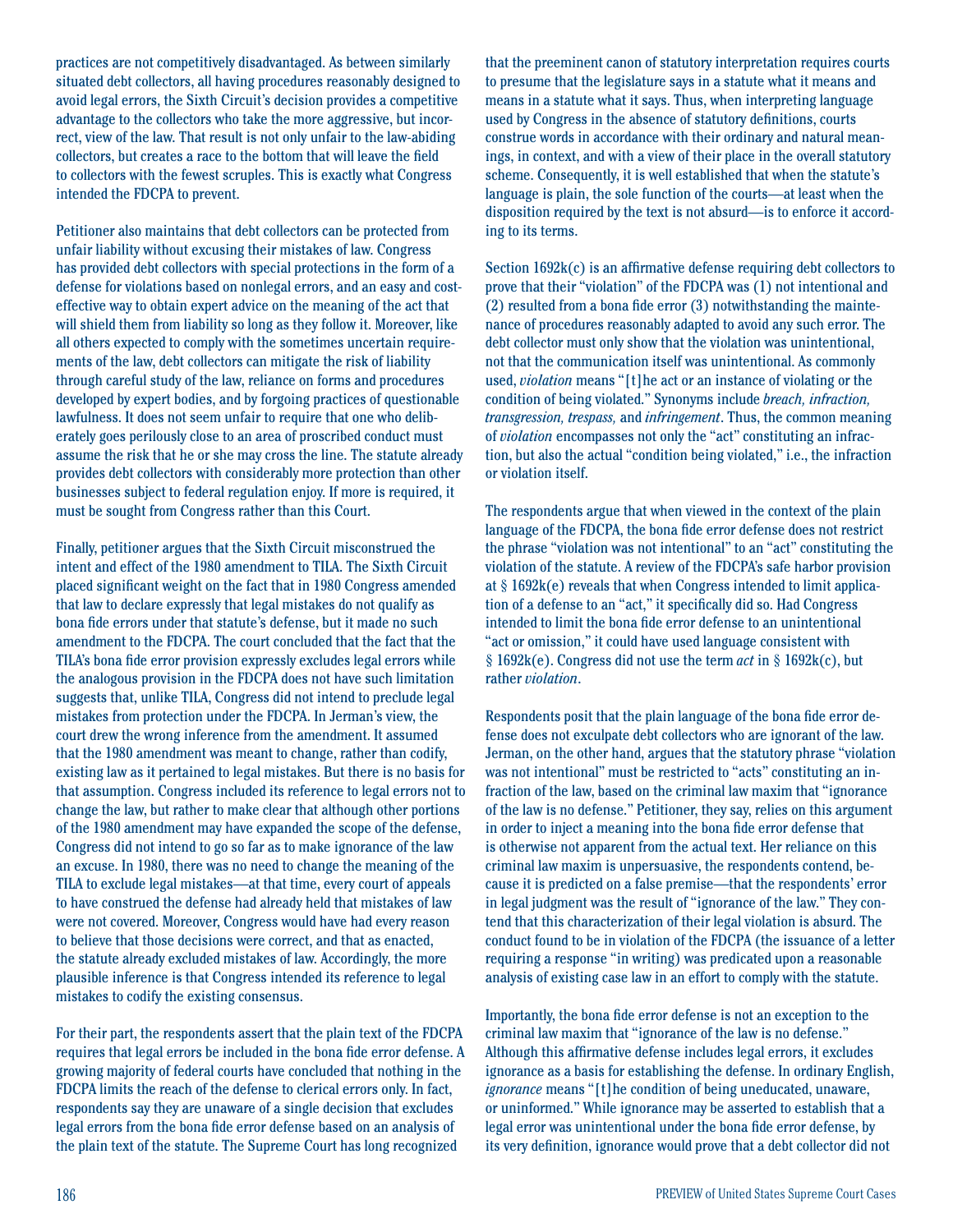act in good faith or maintain procedures reasonably adapted to avoid any such error. Thus the district court did not find that respondents were ignorant of the law. Rather, it found just the opposite—that respondents had knowledge and awareness of existing case law. Stated differently, respondents' contend that their violation of the statute was subjectively found to be unintentional because they relied on existing case law. In addition, their reliance was objectively found to be made in good faith while maintaining procedures reasonably adapted to avoid any such error. There is, they say, no factual basis to assert "ignorance of the law" is involved in this case.

Respondents believe that a plain reading of the bona fide error defense does not render the FDCPA's safe harbor provision ineffective or superfluous. Petitioner Jerman broadly characterizes the safe harbor provision as a means for a debt collector to obtain clarification about the FDCPA's meaning and application, where legal uncertainty puts debt collectors at risk for liability. In the respondents' view, however, her suggestion that an advisory opinion is available for all situations involving "legal uncertainty" is overstated. The "practicability" of obtaining an advisory opinion from the FTC is highly questionable, especially in situations in which a lawyer is engaged to initiate litigation and a delay in obtaining an opinion could impact a statute of limitations or otherwise adversely compromise a client's rights. Obtaining an advisory opinion would also be especially troublesome in situations such as foreclosures where time is of the essence and any delay in litigation could result in the value of collateral being substantial impaired.

This "practicability" is also impacted by the FTC's internal rule that it issue advisory opinions only when there is "no clear Commission or court precedent." Given this requirement, it is understandable that the FTC would be reluctant to issue an advisory opinion when there is existing case law. Finally, Jerman's characterization of the alleged broad remedy available under the safe harbor provision ignores the undeniable complexity of the meaning and application of the FDCPA. This legislation contains few definitions and is applied without the benefit of governing administrative rules and regulations. As a result, there has been litigation on virtually every aspect of the act. Common sense dictates that the bona fide error and safe harbor defenses are not incompatible and superfluous but rather can and should be construed to work hand-in-hand.

Respondents believe that the bona fide error defense is consistent with the purpose of the FDCPA to balance the rights of ethical debt collectors and consumers. Notwithstanding the remedial purpose of the FDCPA, Congress was also sensitive to the rights of ethical debt collectors. Congress expressly acknowledged that an important purpose of the FDCPA was to eliminate abusive debt collection practices while not competitively disadvantaging ethical debt collectors. If Congress meant what it said—that ethical debt collectors warrant protection—it is the petitioner who is asking the Court to disrupt the balance struck in the FDCPA. Respondents' conduct was responsible, conservatively based on case law, and unquestionably ethical. The bona fide error defense does not, as Jerman argues, undermine the statute's deterrent effect, nor will it create a race to the bottom that will leave the field to collectors with the fewest scruples. Petitioner's assertion that the Sixth Circuit's decision will embolden debt collectors to act unethically in a "race to the bottom" ignores the

serious financial penalties contained in the FDCPA under the civil and administrative provisions. Indeed, her fear that the floodgates will be opened to unscrupulous debt collectors has not materialized. Since the Sixth Circuit's decision in this case, respondents have found twenty-one cases in which federal courts have considered the bona fide error defense as applied to legal errors. Seven courts denied the defense as a matter of law, eleven found issues of fact, and three granted summary judgment for the debt collector.

Respondents argue that if legal errors are removed from the bona fide error defense, lawyers will face potential liability to nonclients for the exercise of their professional judgment. A lawyer's potential liability under the FDCPA will generally be a consequence of claimed legal error. Thus, Jerman's proposal to restrict the bona fide error defense to exclude legal errors essentially removes the conduct of lawyers from the ambit of the bona fide error defense—leaving them with no protection from liability for even the most unintentional and good faith errors in professional judgment. This is tantamount to congressional control of attorney advocacy under the FDCPA, subjecting even the most ethical attorneys to lawsuits by nonclients for exercising professional judgment. Most states recognize a litigation privilege that generally shields an attorney from a third-party claim arising from litigation activities. Petitioner's attempt to remove the vast majority of attorney errors from the bona fide error defense would necessarily drive a wedge between debt collection lawyers and their clients.

Respondents also argue that TILA does not warrant setting aside the plain meaning of the FDCPA. In this regard, they say, petitioner's analogy to the bona fide error defense in TILA is flawed. Jerman argues that  $\S 1692k(c)$  excludes legal errors because (1) Congress "borrowed" the language from TILA's then current bona fide error defense when it enacted the FDCPA and (2) Congress understood the allegedly "settled" interpretation of the pre-1980 TILA defense to exclude legal errors.

The respondents contend there are a number of problems with this argument. First, it wrongly assumes that when Congress utilizes language from an existing statute in a new statute, there is a presumption that Congress intended to adopt the existing judicial interpretations of that language. On the contrary, the respondents say, the Supreme Court has recognized several factors that must be considered in determining whether Congress intended to adopt existing judicial interpretations. These include (1) whether the judicial interpretations are settled and (2) whether congressional intent has been expressed in the legislative history or stated purpose of the statute. Regarding the first factor, respondents argue, the judicial interpretation of TILA's bona fide error defense was unsettled: the Supreme Court had never reviewed the language petitioner claims was lifted from the pre-1980 version of TILA and inserted into the FDCPA, nor was there a consensus among the lower courts. As to the second factor, Congress did not express an intent in the FDCPA's legislative history to adopt any particular judicial interpretation of TILA's bona fide error defense.

When enacting the FDCPA, Congress did not indicate that the bona fide error defense should be construed consistent with any interpretations of TILA. In fact, the legislative histories of TILA and the FDCPA are significantly different. The legislative history of TILA reflects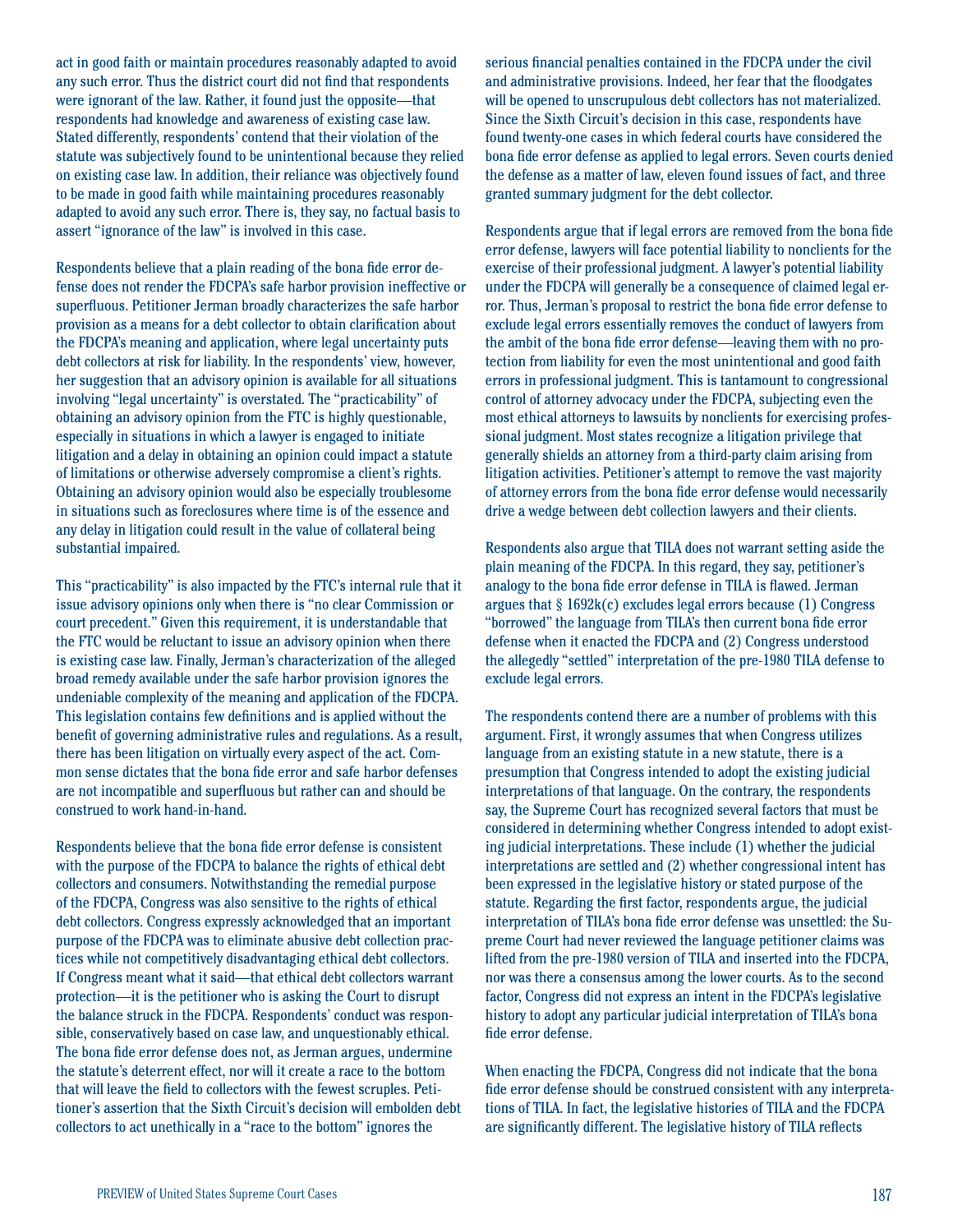Congress's inclusion of the bona fide error defense in response to complaints from creditors that clerical errors would be inevitable due to the complexity of mathematical computations. Conversely, the legislative history of the FDCPA shows that Congress granted more expansive protection, stating that a debt collector has no liability if he violates the act in any manner, including with regard to the act's coverage, when such violation is unintentional and occurred despite procedures designed to avoid such violations. The fact that Congress chose not to amend the FDCPA to exclude legal errors—despite having amended the statute several times—defeats any attempt to draw parallels between the defenses now. The legislative history of the FDCPA does not evidence a restricted congressional intent to adopt TILA's bona fide error defense.

Respondents further maintain that the express purpose of the FDCPA demonstrates that Congress did not intend to adopt TILA's more limited bona fide error defense. Finding that there has been a congressional adoption of judicial interpretation is only appropriate when analyzing statutes with the same or similar objectives. In this case, however, the purposes of TILA and the FDCPA are fundamentally different. The purpose of TILA is exclusively to protect consumers through "a meaningful disclosure of credit terms." The FDCPA, on the other hand, was drafted to balance the purposes of (1) eliminating abusive debt collecting practices while (2) not competitively disadvantaging nonabusive debt collectors. These differing legislative purposes support the inclusion of legal errors within the FDCPA's bona fide error defense. While TILA provides creditors with several avenues to avoid liability for legal errors, the FDCPA does not. If legal mistakes are removed from the plain language of the FDCPA's bona fide error defense, ethical debt collectors will be left with only the safe harbor defense which, as already demonstrated, is often impracticable or unavailable. Therefore, to give effect to the FDCPA's express purposes of balancing the interests of both consumers and ethical debt collectors, legal errors cannot be removed from the plain language of the bona fide error defense.

Finally, the respondents add that the 1980 TILA amendments do not support a restrictive interpretation of the FDCPA's bona fide error defense either. Congress amended TILA to remove legal errors concerning the act's coverage from protection. The FDCPA was not so amended despite Congress having had the opportunity to do so on numerous occasions. Petitioner's assertion that the 1980 amendments demonstrate a congressional intent to exclude legal errors from the FDCPA's bona fide error defense presumes that in all likelihood, the issue never occurred to Congress. Congress's failure to amend § 1692k(c) since 1980, however, leads to the opposite conclusion. In 1986, Congress did amend the FDCPA to repeal the exemption for attorneys. In 1995, the Supreme Court highlighted the "clerical versus legal error' debate in *Heintz v. Jenkins,* 514 U.S. 291, when it held that lawyers are liable under the FDCPA as debt collectors. Since *Heintz,*  the vast majority of circuit and district courts have determined that § 1692k(c) is not limited to clerical errors.

Nevertheless, Congress has remained silent on this issue. It is recognized that when Congress had abundant opportunity to give further expression of its will, the failure to do so amounts to legislative approval and ratification of the construction given the statutes by the courts. These principles of statutory construction are especially appli-

cable when, as in this case, the statute has undergone amendments. Thus, the respondents contend, petitioner's assertion that Congress forgot to amend the FDCPA is unpersuasive. In their view, the fact that Congress did not amend the bona fide error defense in the FDCPA to exclude legal mistake on eight occasions since the 1980 TILA amendments signifies its ratification and approval of the construction placed upon  $\S 1692k(c)$  by a growing majority of courts.

#### **SIGNIFICANCE**

While both parties agree that the outcome of this case will have a major impact on debt collection law and practice, they disagree sharply as to what the effect will be.

From petitioner Karen L. Jerman's perspective, extending the bona fide error defense to legal errors would undermine Congress's efforts to deter abusive collection practices. Allowing this defense to suit would encourage debt collectors to take an aggressive view of the law when its requirements are not clear, knowing that there will be no liability if they cross the line into illegal conduct.

From the respondent law firm's point of view as debt collectors, however, requiring collectors to prove the three elements of the bona fide error defense by a preponderance of the evidence will protect consumers from unethical collectors, but failing to extend the defense to legal errors at all would undermined the congressional intent to equitably balance the valid interests of both consumers and ethical debt collectors.

Ralph C. Anzivino is a professor of law at Marquette University in Milwaukee, Wisconsin. He can be reached at Ralph.Anzivino@marquette. edu or 414.288.7094.

*PREVIEW of United States Supreme Court Cases,* pages 184–189. © 2010 American Bar Association.

#### ATTORNEYS FOR THE PARTIES

For Petitioner Karen L. Jerman (Kevin K. Russell, 301.941.1913)

For Respondents Carlisle, McNellie, Rini, Kramer & Ulrich LPA et al. (George S. Coakley, 216.687.1311)

#### AMICUS BRIEFS

In Support of Petitioner Karen L. Jerman New York et al. (Barbara D. Underwood, 212.416.8016)

Public Citizen, Inc., et al. (Deepak Gupta, 202.588.1000)

United States (Elena Kagan, Solicitor General, 202.514.2217)

In Support of Respondents Carlisle, McNellie, Rini, Kramer & Ulrich LPA et al.

ACA International (Michael A. Klutho, 612.333.3000)

American Legal and Financial Network (Andrew C. Morganstern, 516.741.2585)